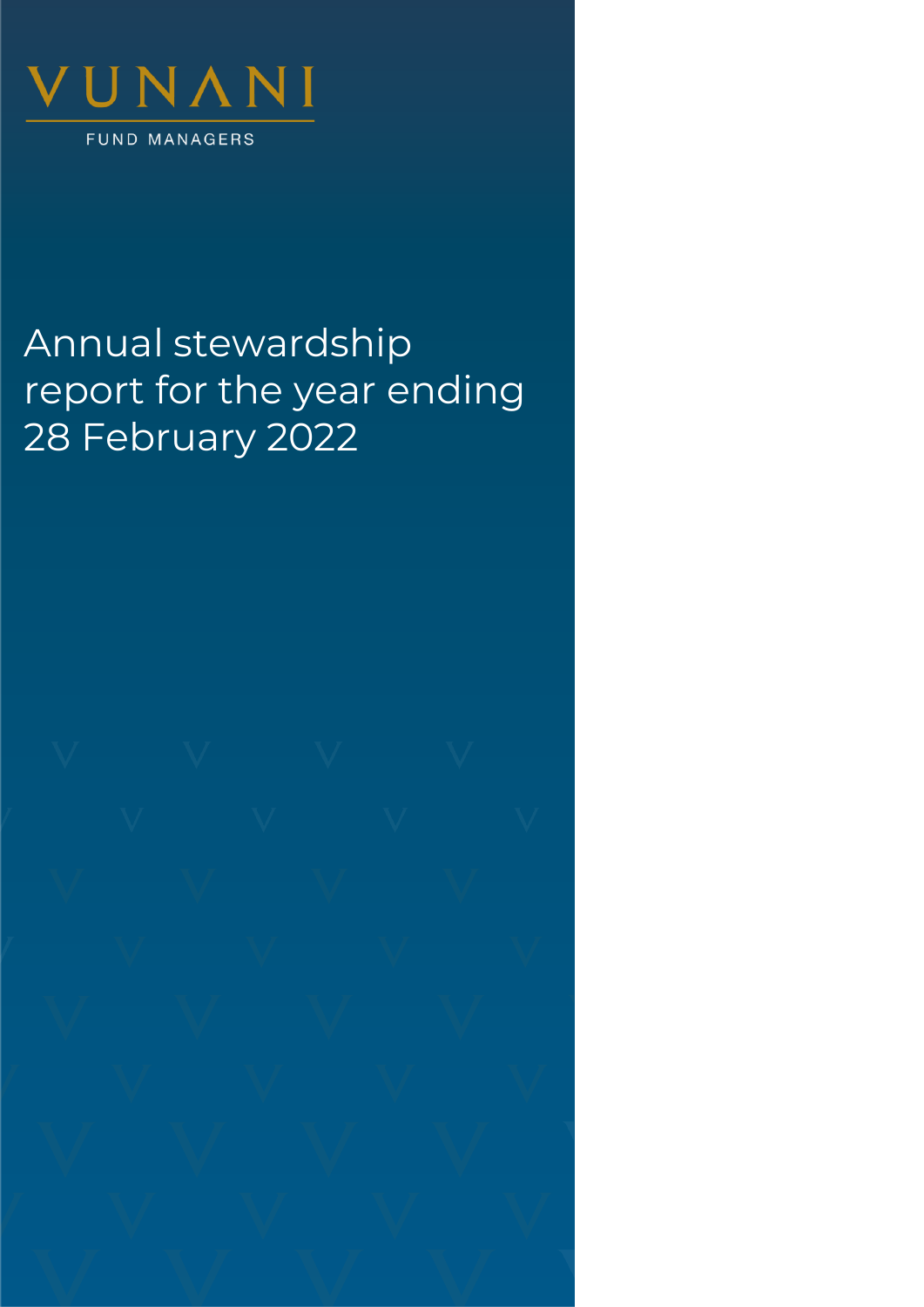#### **1. Foreword**

The Covid 19 epidemic brought with it a stark realisation of the delicate balance between nature and human activity. Over the past 120 years the world has witnessed a devastation of our natural environment at an ever-accelerating speed. Some forecasters even expect an acceleration of climate change over the next decades. As investors we need to be aware of the impact of human activity on our environment and the climate.

Vunani Fund Managers (VFM) has always had a strong sense of doing the right thing by following a sensible approach to investing. We recognise that well-managed companies which acknowledge and fulfill their social responsibilities have a competitive edge over less socially-aware businesses. Corporate culture and good leadership are essential for companies and institutions to survive and grow over time. We have a strong culture of regulatory compliance and of prudent, conservative interpretation of laws and regulations. Our policies to avoid potential conflicts of interest are part of our DNA. Responsible investment is not a destination but a journey, and our journey began well before the advent of the Code for Responsible Investing in South Africa(CRISA). Knowledge and expectations evolve over time; and we believe that we will continue to steadily improve our responsible investment processes as we learn from mistakes and successes and gain a better ability to interpret non-financial information.

Understanding companies and the environment in which they operate is essential in order to manage risk and be a successful investor. We realise that, as an institutional investor, we do not have the ability to manage companies and we do not have the same influence as a strategic shareholder or board of directors, but we can engage with the management of such companies to change their behavior towards becoming more responsible corporate citizens.

Our intention is to protect and grow our clients' capital by analysing the financial and other risks which our investee companies face. Analysing non-financial data enables stakeholders to better assess the role which institutions and companies can play in society. Environmental, Social and Governance (ESG) disclosures will improve with the development of disclosure codes and standards such as the Task Force on Climate Disclosure (TFCD) and the Global Reporting Initiative (GRI).

Various reports and initiatives like the King Code (and similar codes internationally), the United Nations Principles of Responsible Investment (UNPRI) and CRISA have further improved our responsible investment processes. We ensure that we use our proxy votes on behalf of our clients and report to them on such voting. The UNPRI, CRISA and similar codes are guideposts in our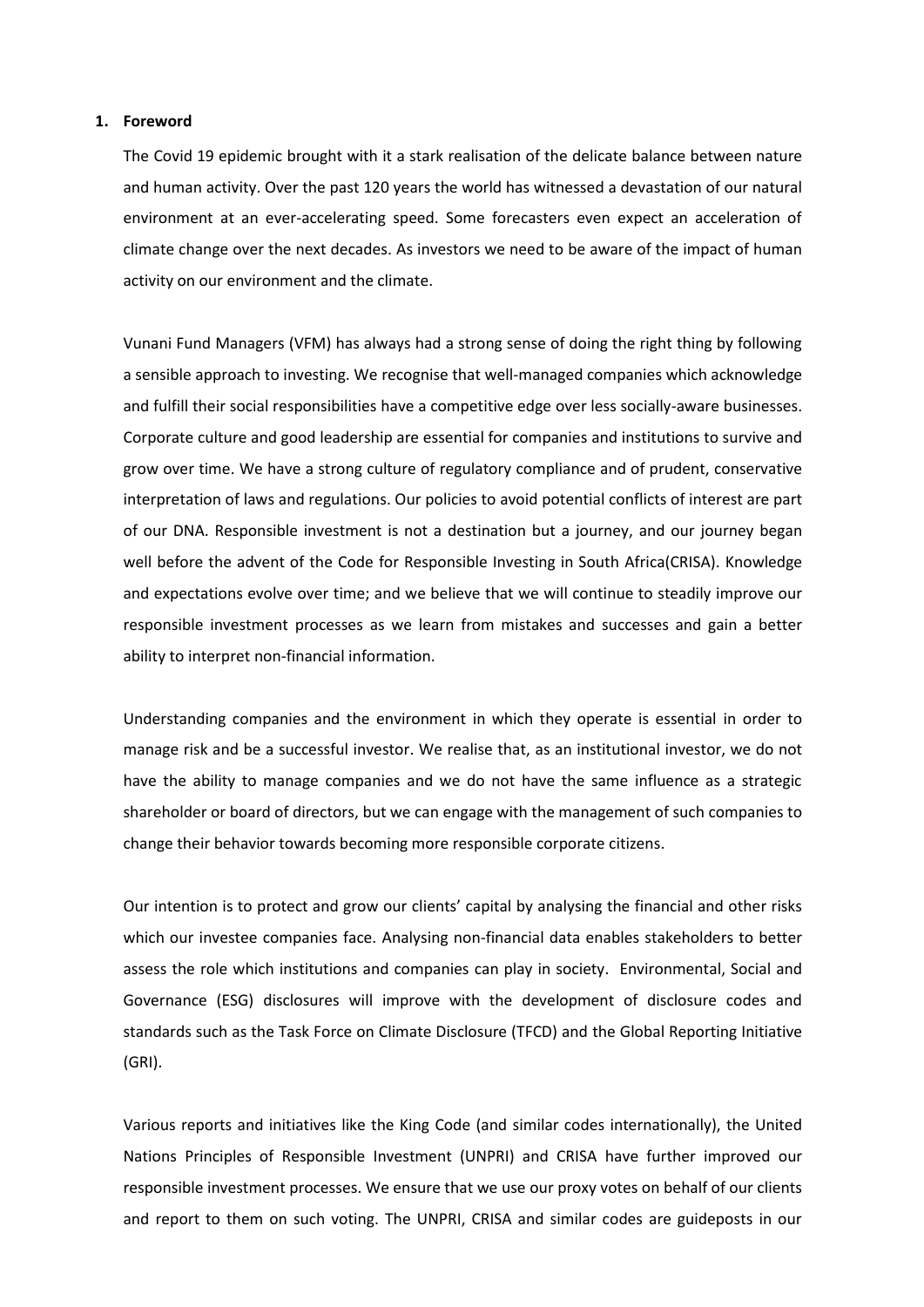journey of continuous improvement. Responsible investment practices have evolved from merely being an active shareholder/stakeholder to being a responsible and ethical steward of the funds entrusted to us by our clients.

#### **2. Responsible Investment approach**

VFM undertakes to invest and manage our clients' funds in a responsible and sustainable manner. Our duty as investment managers is to consider all relevant information and make informed decisions. Investing responsibly requires that over and above financial analysis, we need to be aware of and value the ESG risk factors influencing each investment we consider. We are guided by the UNPRI, King IV Code of Corporate Governance, CRISA, Pension Funds Act 24 of 1956 and similar international codes to implement responsible investment practices. Given that CRISA is a code developed specifically for South Africa, we follow and implement CRISA within our investment processes.

The UN Sustainable Development Goals [\(SDGs\)](https://www.unpri.org/sdgs) of 2015 made it clear that the global community of countries relies heavily on the private sector to solve some of the most urgent problems the world is facing. The UNPRI advocates that investors contribute to the achievement of SDGs through their investments. ESG analysis and engagement with investee companies/institutions can make a significant contribution towards South Africa reaching its Sustainable Development Goals.

We view our fiduciary responsibilities towards our clients very seriously and analyse all risks pertaining to any investment instrument in which we may invest on behalf of our clients. The need to take calculated risks to generate adequate returns for our clients does not absolve us from our stewardship role in managing investments in a responsible manner. However, the elimination of all ESG risks from our clients' portfolios is not possible; and divestment from risky investments sometimes does not solve the problem but merely transfers it to other less responsible owners. The South African economy and society is a product of its history and structure. For example, we have a carbon and water intensive economy that is not necessarily sustainable in the long term. The structure of our society also has its roots in history and, as a result, investors need to be aware of the legacy risks which companies face. Companies need to manage these risks for the benefit of all stakeholders. Our approach is to have a deep understanding of the risks and engage companies and institutions to understand how they will transition to a better future.

We integrate ESG into our analysis and ensure that our client portfolios are managed taking ESG risk into account.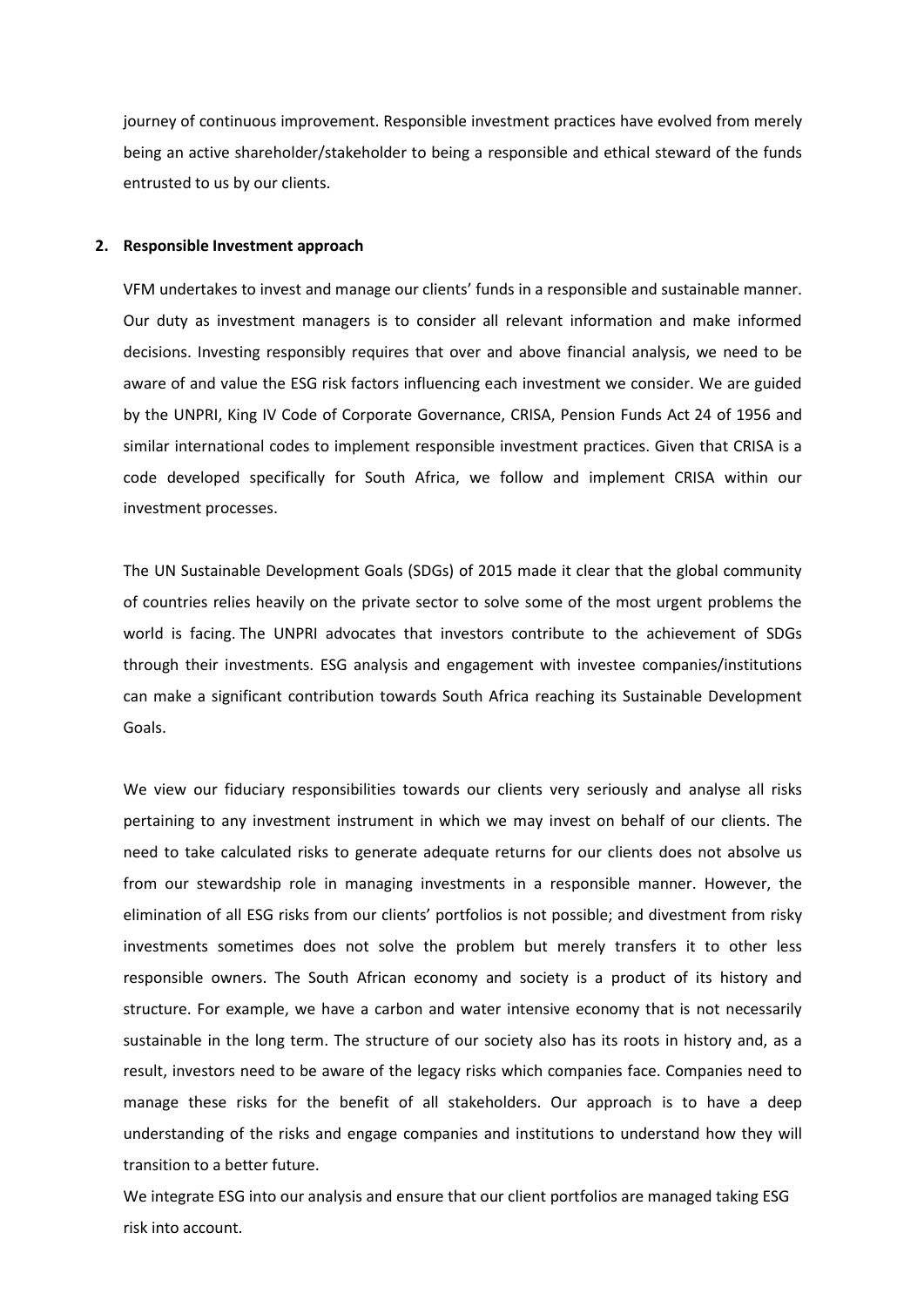# **3. CRISA Implementation**

# 3.1.ESG integration in investment decisions

We adopt a cautious approach if our analysis indicates material unquantifiable risks. The steps we follow to incorporate ESG into our investment process are as follows:

- Use company integrated reports and other data service providers (Bloomberg and Peresec or any other reliable data provider) to identify ESG risks and reporting scores;
- Engage management on ESG issues;
- Analyse the identified ESG risks;
- Evaluate investments incorporating scenario analysis, considering different ESG risks and opportunities;
- Manage ESG risks on a portfolio level to diversify risk;
- Adjust discount rates, multiples, cashflows, bond yield spreads etc. to cater for ESG risk.

# 3.2.Active shareholders

We accept our ownership responsibilities as investment managers **by voting** in person or by proxy at all investee company meetings. Our voting policy guides us to vote consistently across companies, but we accept that effective governance requires more than just voting according to a policy. We do not follow a tick box approach to governance but consider each case on its own merit. (Please refer to our **Proxy voting policy**).

Summary of proxy voting record for the period 1 March 2021 to 28 February 2022

| Description                                                 |                                                                       |
|-------------------------------------------------------------|-----------------------------------------------------------------------|
| Total number of companies voted on                          | 163                                                                   |
| Total number of resolutions                                 | 2803                                                                  |
| Total number of resolutions voted in favour                 | 2303                                                                  |
| Total number of resolutions voted Against                   | 500                                                                   |
| Total number of resolutions voted abstained                 | 0                                                                     |
| Total number of resolutions Approved                        | 2767                                                                  |
| Total number of resolutions Not Approved or Withdrawn       | 36                                                                    |
| Most voted for resolution (besides directors, auditors)     | Directors' authority to implement<br>ordinary and special resolutions |
| Most voted against resolution (besides directors, auditors) | General authority to issue shares                                     |

### Proxy voting summary for yearend Feb 2022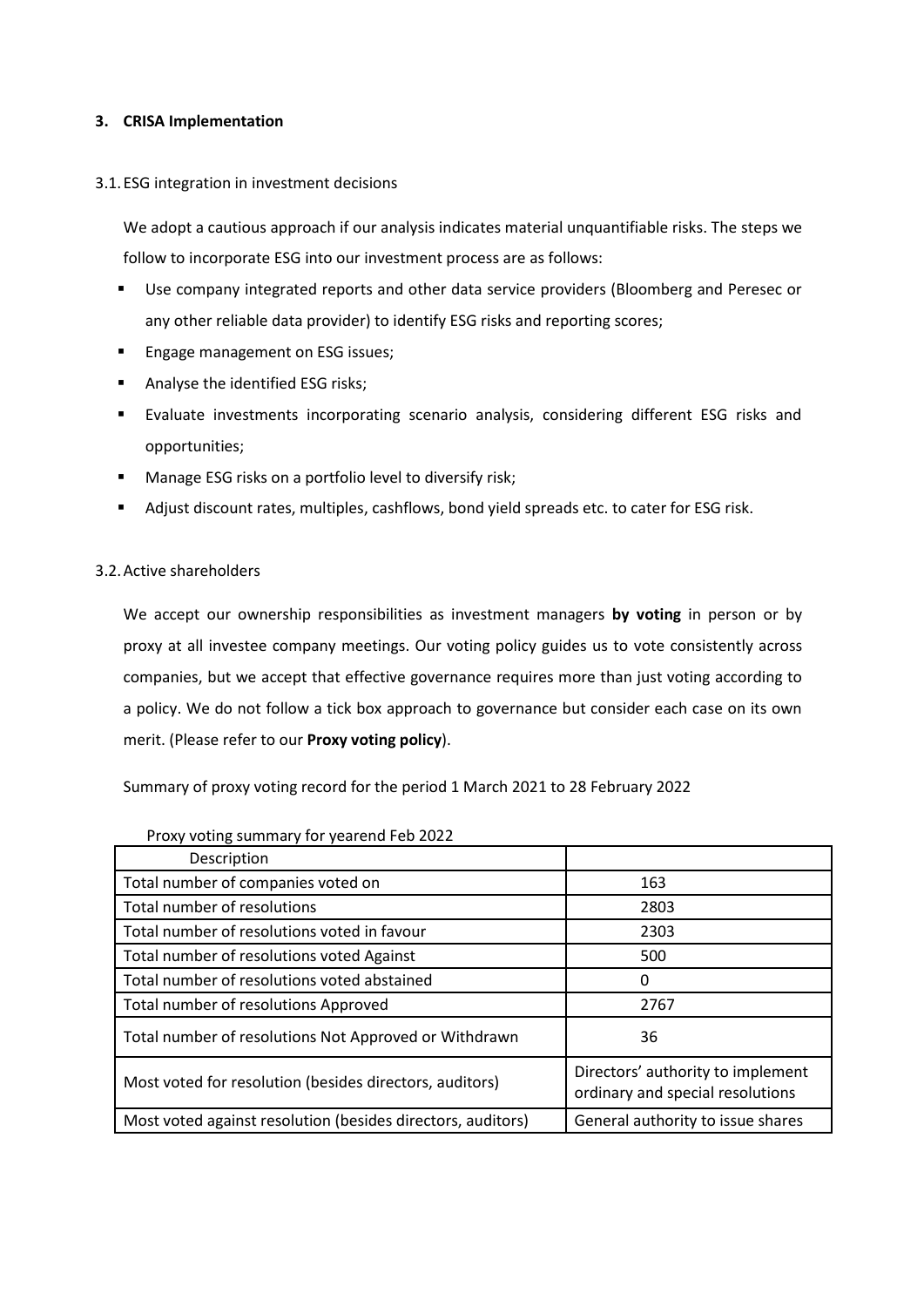Important resolutions that we voted against:

- Changes to the capital structure of companies (share issuances and buy backs) are often a contentious issue. We are concerned when companies want to be empowered to both buy back and issue shares. Highly-leveraged companies sometimes even want permission to do buy backs without any regard for their precariously-geared balance sheets. Companies with large controlling shareholders should not engage in buy backs unless this is done proportionally to the majority shareholders. Large controlling shareholders have better access to information, which prejudices minorities.
- VFM generally voted against the reappointment of auditors with very lengthy tenures. The independence of auditors is a vital control mechanism that can help ensure better reporting and disclosure by companies.
- The remuneration of executives is very complex, and it is difficult to properly align the interests of management with those of shareholders. We generally vote against remuneration policies and reports where the management incentives are not aligned with shareholders and when incentives paid do not reflect the company's performance.
- We generally do not abstain from voting on resolutions, but we do occasionally abstain when a resolution is not applicable (for example, when a director resigns but is still part of the annual general meeting, up for re-election).
- We **engage** to address our concerns, where appropriate, with the directorate and management of companies/institutions in which we are invested. Our engagement process involves:
- identification of serious ESG risks;
- analysis of those ESG risks;
- engaging management through a normal, scheduled meeting;
- writing a formal letter to management if the issue is not addressed through a normal meeting;
- writing a letter, if the above has failed to deliver results, to the Chairman of the Board or the Board or Chairman of the Sub-committee that needs to address the issue.

We engaged with 19 companies on ESG issues during the 12 months from 1 March 2021 to 28 February 2022. The main engagement topics were: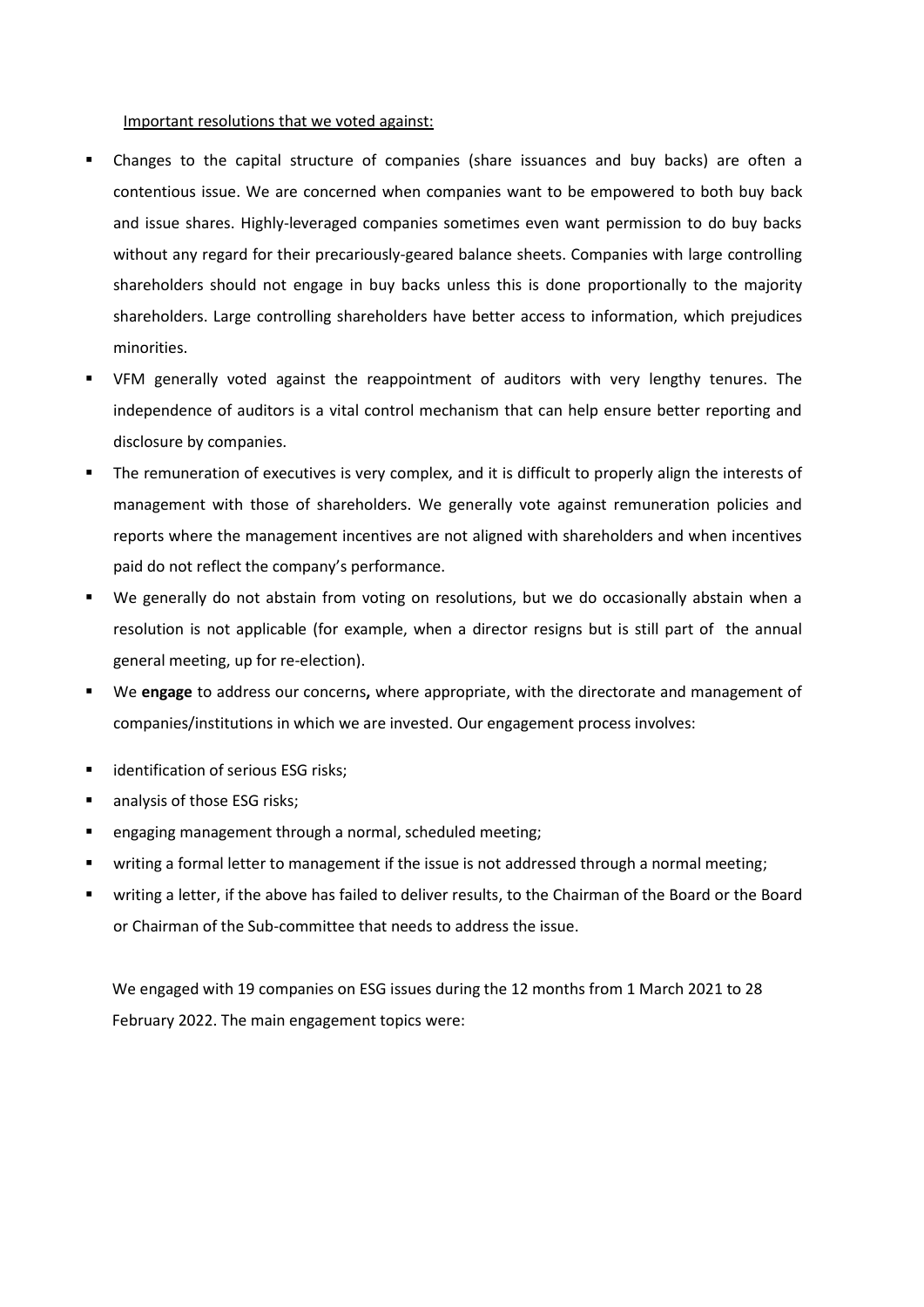## **Governance**

- Remuneration performance indicators and targets
- Rotation of Auditors
- Director tenure and independence
- Disclosure of ESG targets
- Inadequate investor relations, usually in the case of bond issuers

# **Social**

- Community relations within mining communities
- Labour relationships
- Relationship with regulators (mining, telcos)

## **Environment**

- Mining rehabilitation liabilities and funding
- Carbon emission targets
- Water use and water impacts
- Air quality

# 3.3.Collaboration

While we do not believe we can manage companies better than their directors or management, we have a responsibility to identify risks, concerns, and weaknesses. If we cannot resolve concerns regarding an investment after engaging with the companies' management, we may collaborate with other shareholders to raise our joint concerns. We will consider a collaborative approach to promote acceptance and implementation of the principles of CRISA and other codes and standards applicable to institutional investors. We follow the UNPRI Collaborative engagement guidelines when we need to collaborate with other investors.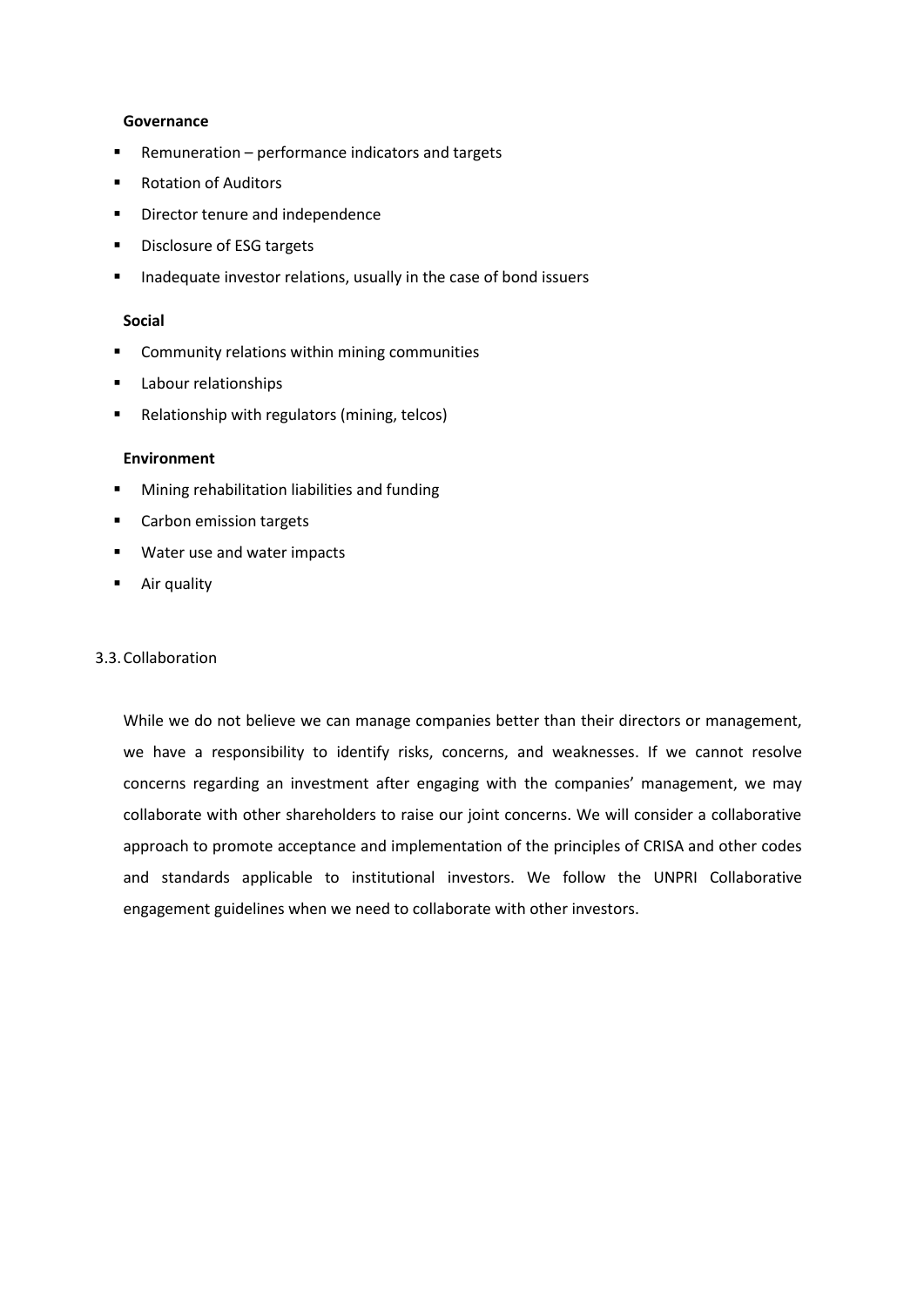#### Examples of recent and ongoing engagement and collaboration:

The Land Bank experienced an Event of Default (EoD) in April 2020, when it failed to make a full and on-time interest payment to a particular Development Finance Institution. This immediately triggered a cross-default. Although VFM has only modest exposure to Land Bank at both individual portfolio level and in aggregate, our fiduciary and ESG obligations led to our Head of Fixed Interest joining and actively participating in a noteholders committee coordinated by ASISA. It was pragmatic for us to collaborate with other domestic noteholders in this case. Only one holder of domestic notes broke rank; all others have pursued a common goal. It is our view that domestic noteholders have been treated disdainfully and unfairly, and that INSOL protocols have not been respected. It is therefore incumbent upon us to maintain our participation on the committee until a satisfactory resolution has been reached. Since our engagement began, domestic holders of Land Bank debt have received back some 42% of the value of their investments at the time of the default.

We declined to invest in a new bond issued by a large bank after deciding that the bank had set itself very easily attainable ESG goals and had simply compartmentalised its existing loan book to enhance the social aspect of these loans. In addition, the proposed coupon step-up in the event of not achieving some stated goals was barely punitive.

Naspers and Prosus announced a voluntary exchange of Naspers shares for Prosus shares. Our view was that the proposed transaction would increase the complexities of the company structure and we had reservations regarding the impact on the discounts between the different companies and their underlying investments. VFM collaborated with other asset managers and wrote a letter to the Naspers and Prosus boards to voice our concerns regarding the proposed transaction. Notwithstanding the letter from 35 asset managers, the Boards of Directors of Naspers and Prosus went ahead with the transactions after securing shareholders' approval, with the controlling shareholder voting in favour of the transaction.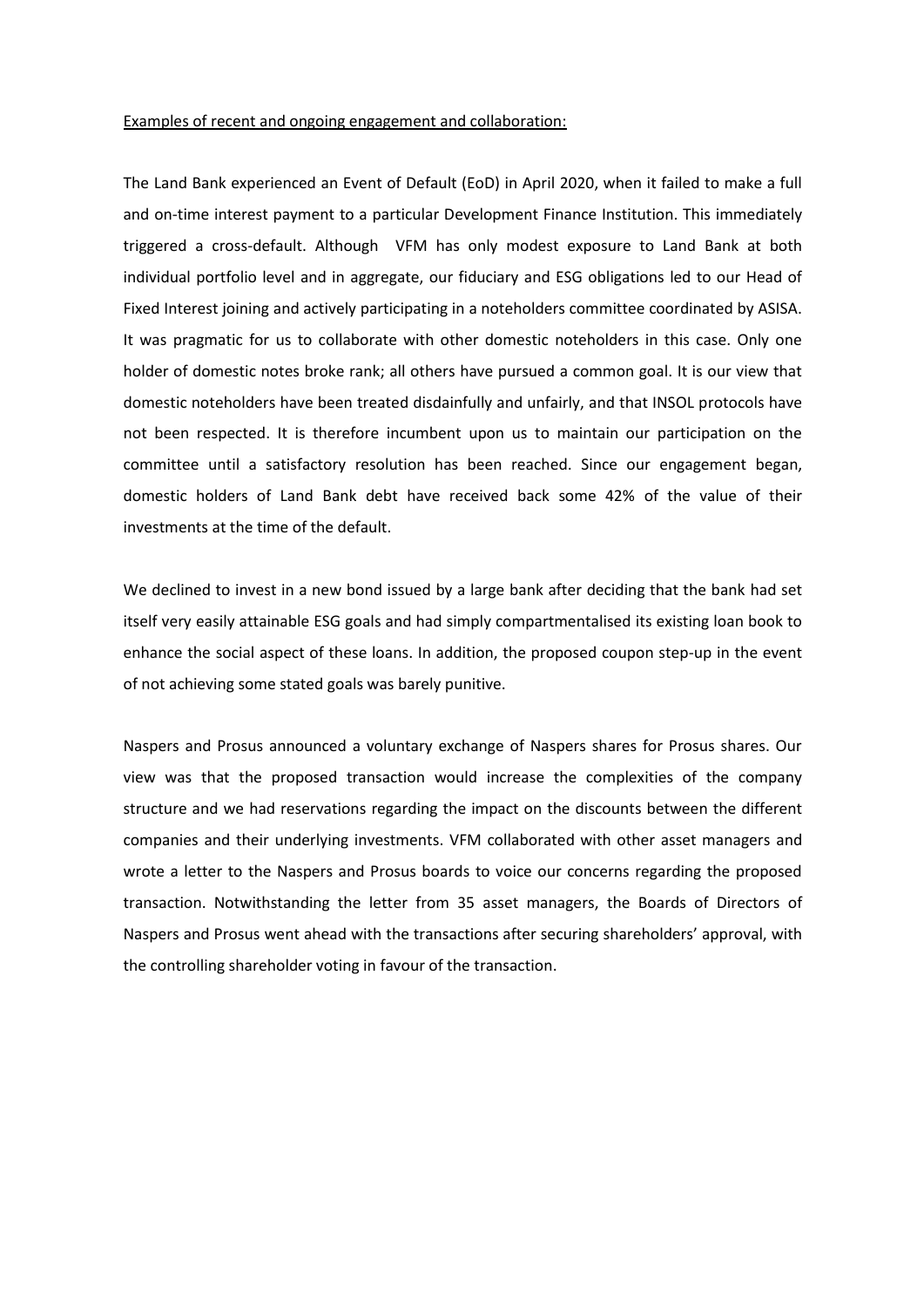# 3.4.Management of conflict of interest

We bear responsibility to our clients for recognising the circumstances and relationships that hold potential for conflicts of interest and for proactively managing these when they occur. VFM is fully committed to:

- complying with all applicable laws and promoting international best practice, including those laws and international best practice standards intended to prevent extortion, bribery, and financial crime.
- exhibiting honesty, integrity, fairness, and respect in all our business dealings.
- dealing with regulators in an open and co-operative manner.
- **•** prohibiting all employees from making or receiving gifts of substance in the course of business.
- prohibiting contributions to political parties or political candidates.
- **•** prohibiting the making of payments as improper inducement to confer preferential treatment.

# 3.5.Reporting and disclosure of actions

We maintain records and a summary of our actions on our website and report to our clients on the following:

- our assessment of ESG risks and how we incorporate ESG risks into our investment process.
- our voting records and reasoning for voting in a particular way.
- our engagements with company management.
- our Investment/ESG/conflict of interest policies and efforts in achieving Responsible Investment targets.
- our collaboration efforts with other shareholders or bondholders.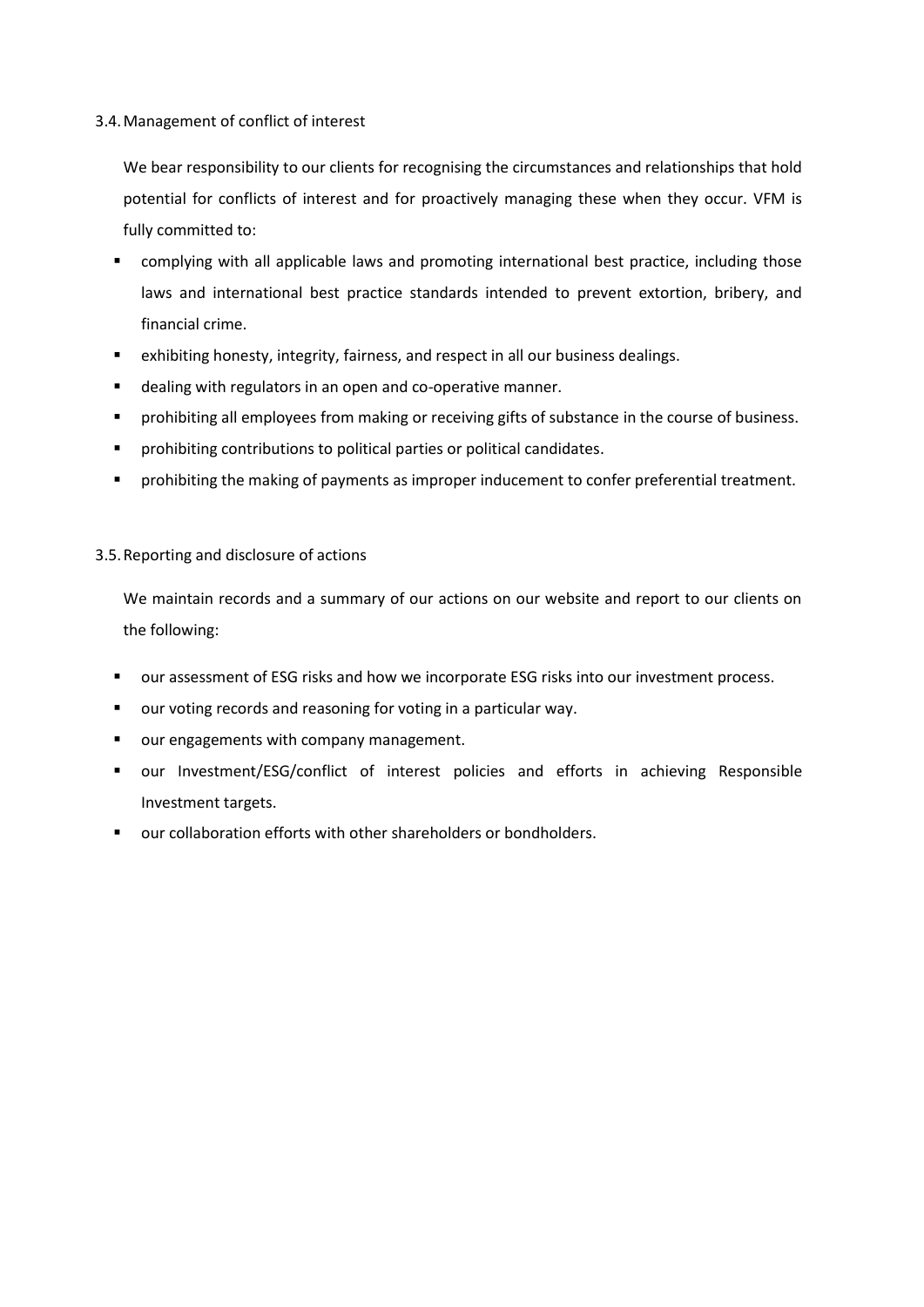# **4. Governance of Responsible Investment (RI)**

We assign the following responsibilities:

| Approval of RI policies          | Key Individuals of Vunani Fund     |
|----------------------------------|------------------------------------|
|                                  | <b>Managers</b>                    |
| Incorporating RI into investment | CIO in conjunction with Investment |
| decisions                        | Team                               |
| Voting on company resolutions    | Investment team                    |
| Engagement with companies        | CIO and Investment Team            |
| Collaborative engagement         | CEO, CIO and Portfolio Managers    |
| Management of conflicts          | Compliance                         |
| Record-keeping and reporting     | CIO and Investment Team            |
| Promoting ESG/RI                 | <b>Investment Team</b>             |
| Reporting on ESG/RI              | CIO and Investment Team            |

# **5. Future actions and commitments**

Vunani Fund Managers joined the UNPRI during the financial year ended February 2022, as planned. Our plan for the current financial year is to improve our record keeping and reporting system to enable us to report to the UNPRI on our responsible investment progress.